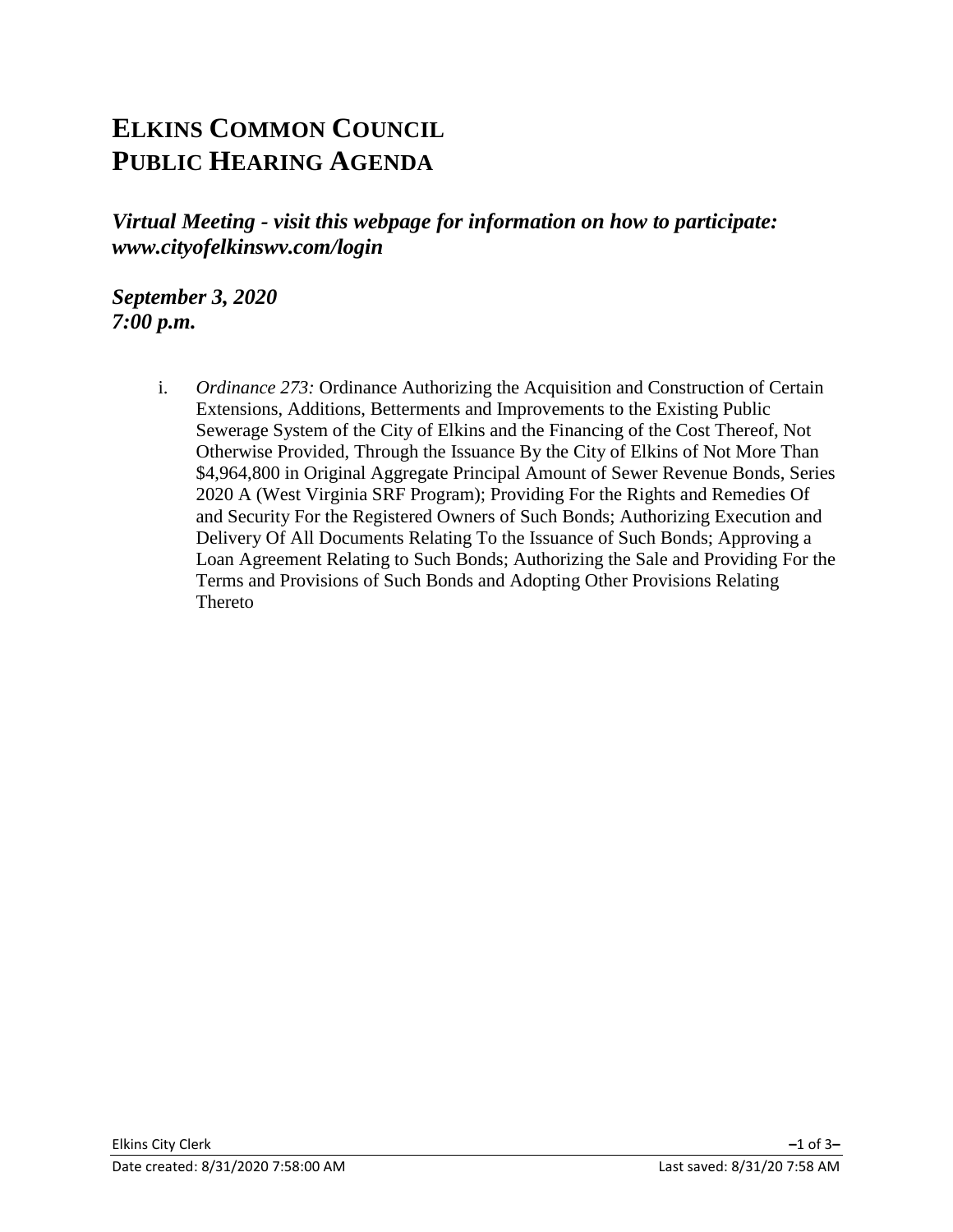# **ELKINS COMMON COUNCIL REGULAR COUNCIL MEETING AGENDA**

*Virtual Meeting - visit this webpage for information on how to participate: www.cityofelkinswv.com/login*

*September 3, 2020 Immediately following public hearing*

- **1. Invocation and Pledge of Allegiance**
- **2. Call to order and roll call**
- **3. Public comment – comments submitted via email or phone call to the city clerk will be read aloud during this time. No live comments can be accepted due to physical and technological limitations during the coronavirus pandemic state of emergency. Public comments may be entered to Elkins City Clerk Jessica Sutton by emailing jsutton@cityofelkinswv.com or calling 304-636-1414 ext. 1211. To be read aloud during the public comment period of this meeting, comments must be entered no later than 6:30 p.m. September 3, 2020.**

## **4. Minutes**

a. Minutes proposed for the regular council meeting of August 20, 2020

## **5. New business**

- a. *City Charter Review and Discussion*
- b. *Ordinance 273:* Ordinance Authorizing the Acquisition and Construction of Certain Extensions, Additions, Betterments and Improvements to the Existing Public Sewerage System of the City of Elkins and the Financing of the Cost Thereof, Not Otherwise Provided, Through the Issuance By the City of Elkins of Not More Than \$4,964,800 in Original Aggregate Principal Amount of Sewer Revenue Bonds, Series 2020 A (West Virginia SRF Program); Providing For the Rights and Remedies Of and Security For the Registered Owners of Such Bonds; Authorizing Execution and Delivery Of All Documents Relating To the Issuance of Such Bonds; Approving a Loan Agreement Relating to Such Bonds; Authorizing the Sale and Providing For the Terms and Provisions of Such Bonds and Adopting Other Provisions Relating Thereto  $(3<sup>rd</sup>$  and final reading)

## **6. Approval of vendor invoice payments**

Vendor invoices presented for approval: